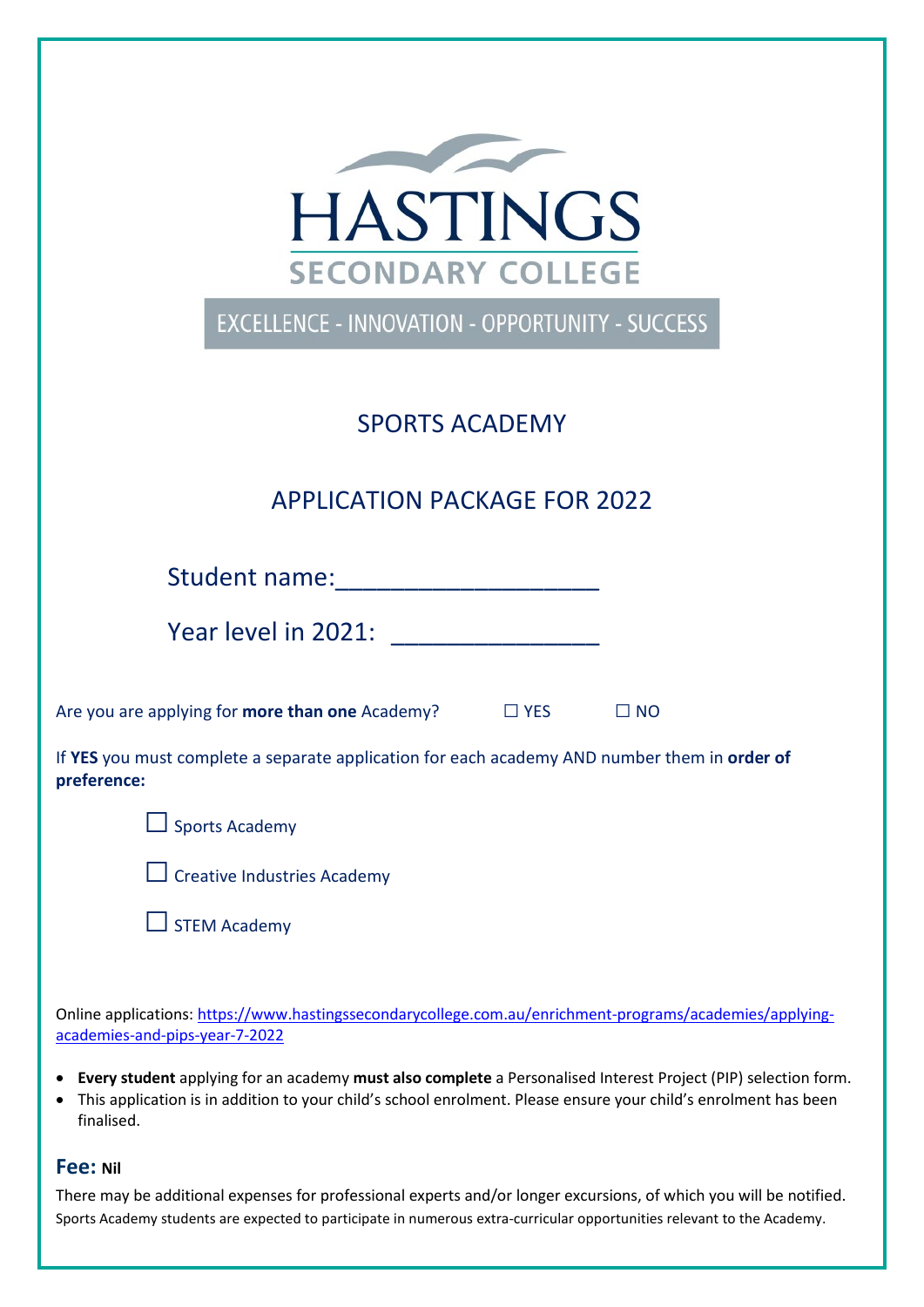

#### **Student details:**

Student Name: 

#### **Areas of Interest:**

List the areas of sport in which you are interested. This may include various sports, interests in coaching, refereeing, fitness, strength, nutrition etc.

## Why I'd like to be in the Sports Academy:

## **Sporting Activities and Achievements:**

Please outline the sporting activities in which you are involved, certificates of achievement, awards etc. For example, individual and/or team achievements in sport, record of representative attainment and/or performance, relevant qualifications etc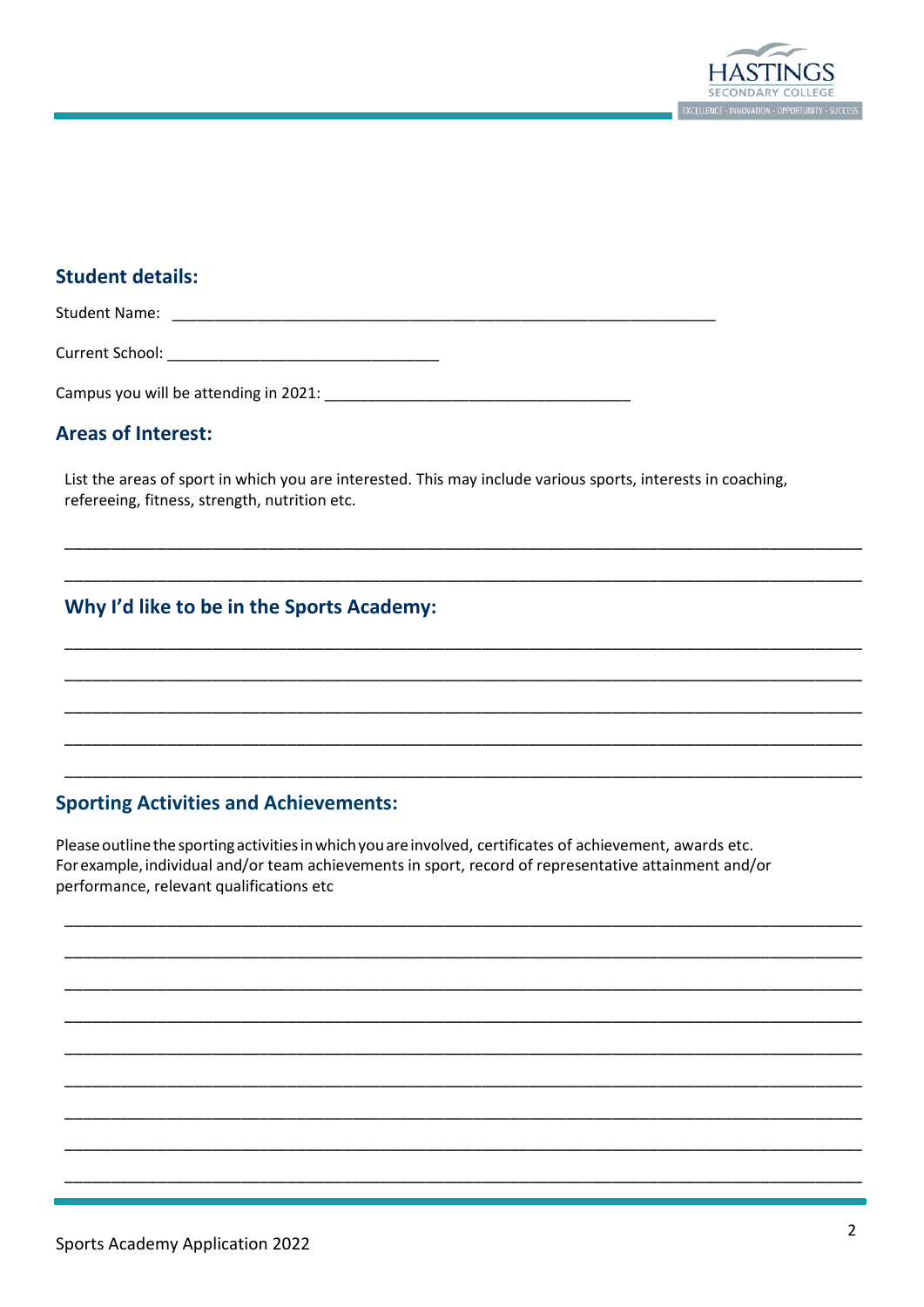

## **Additional Information:**

If you wish the College to consider any additional information, please outline this information below or attach the appropriate supporting data.

\_\_\_\_\_\_\_\_\_\_\_\_\_\_\_\_\_\_\_\_\_\_\_\_\_\_\_\_\_\_\_\_\_\_\_\_\_\_\_\_\_\_\_\_\_\_\_\_\_\_\_\_\_\_\_\_\_\_\_\_\_\_\_\_\_\_\_\_\_\_\_\_\_\_\_\_\_\_\_\_\_\_\_\_\_\_

\_\_\_\_\_\_\_\_\_\_\_\_\_\_\_\_\_\_\_\_\_\_\_\_\_\_\_\_\_\_\_\_\_\_\_\_\_\_\_\_\_\_\_\_\_\_\_\_\_\_\_\_\_\_\_\_\_\_\_\_\_\_\_\_\_\_\_\_\_\_\_\_\_\_\_\_\_\_\_\_\_\_\_\_\_\_

\_\_\_\_\_\_\_\_\_\_\_\_\_\_\_\_\_\_\_\_\_\_\_\_\_\_\_\_\_\_\_\_\_\_\_\_\_\_\_\_\_\_\_\_\_\_\_\_\_\_\_\_\_\_\_\_\_\_\_\_\_\_\_\_\_\_\_\_\_\_\_\_\_\_\_\_\_\_\_\_\_\_\_\_\_\_

\_\_\_\_\_\_\_\_\_\_\_\_\_\_\_\_\_\_\_\_\_\_\_\_\_\_\_\_\_\_\_\_\_\_\_\_\_\_\_\_\_\_\_\_\_\_\_\_\_\_\_\_\_\_\_\_\_\_\_\_\_\_\_\_\_\_\_\_\_\_\_\_\_\_\_\_\_\_\_\_\_\_\_\_\_\_

\_\_\_\_\_\_\_\_\_\_\_\_\_\_\_\_\_\_\_\_\_\_\_\_\_\_\_\_\_\_\_\_\_\_\_\_\_\_\_\_\_\_\_\_\_\_\_\_\_\_\_\_\_\_\_\_\_\_\_\_\_\_\_\_\_\_\_\_\_\_\_\_\_\_\_\_\_\_\_\_\_\_\_\_\_\_

\_\_\_\_\_\_\_\_\_\_\_\_\_\_\_\_\_\_\_\_\_\_\_\_\_\_\_\_\_\_\_\_\_\_\_\_\_\_\_\_\_\_\_\_\_\_\_\_\_\_\_\_\_\_\_\_\_\_\_\_\_\_\_\_\_\_\_\_\_\_\_\_\_\_\_\_\_\_\_\_\_\_\_\_\_\_

\_\_\_\_\_\_\_\_\_\_\_\_\_\_\_\_\_\_\_\_\_\_\_\_\_\_\_\_\_\_\_\_\_\_\_\_\_\_\_\_\_\_\_\_\_\_\_\_\_\_\_\_\_\_\_\_\_\_\_\_\_\_\_\_\_\_\_\_\_\_\_\_\_\_\_\_\_\_\_\_\_\_\_\_\_\_

\_\_\_\_\_\_\_\_\_\_\_\_\_\_\_\_\_\_\_\_\_\_\_\_\_\_\_\_\_\_\_\_\_\_\_\_\_\_\_\_\_\_\_\_\_\_\_\_\_\_\_\_\_\_\_\_\_\_\_\_\_\_\_\_\_\_\_\_\_\_\_\_\_\_\_\_\_\_\_\_\_\_\_\_\_\_

\_\_\_\_\_\_\_\_\_\_\_\_\_\_\_\_\_\_\_\_\_\_\_\_\_\_\_\_\_\_\_\_\_\_\_\_\_\_\_\_\_\_\_\_\_\_\_\_\_\_\_\_\_\_\_\_\_\_\_\_\_\_\_\_\_\_\_\_\_\_\_\_\_\_\_\_\_\_\_\_\_\_\_\_\_\_

\_\_\_\_\_\_\_\_\_\_\_\_\_\_\_\_\_\_\_\_\_\_\_\_\_\_\_\_\_\_\_\_\_\_\_\_\_\_\_\_\_\_\_\_\_\_\_\_\_\_\_\_\_\_\_\_\_\_\_\_\_\_\_\_\_\_\_\_\_\_\_\_\_\_\_\_\_\_\_\_\_\_\_\_\_\_

**A report or reference from a sports coach you have worked with may advance your application**

## **Confirmation:**

In submitting this form, I declare that the information supplied in this form are accurate and correct to the best of my knowledge.

If any of the information is found to be false or misleading, I accept that Hastings Secondary College may cancel any offer that might be awarded to me on the basis of this application.

Student name: \_\_\_\_\_\_\_\_\_\_\_\_\_\_\_\_\_\_\_\_\_\_\_\_\_\_\_\_\_\_ Signature:\_\_\_\_\_\_\_\_\_\_\_\_\_\_\_\_\_\_\_\_\_